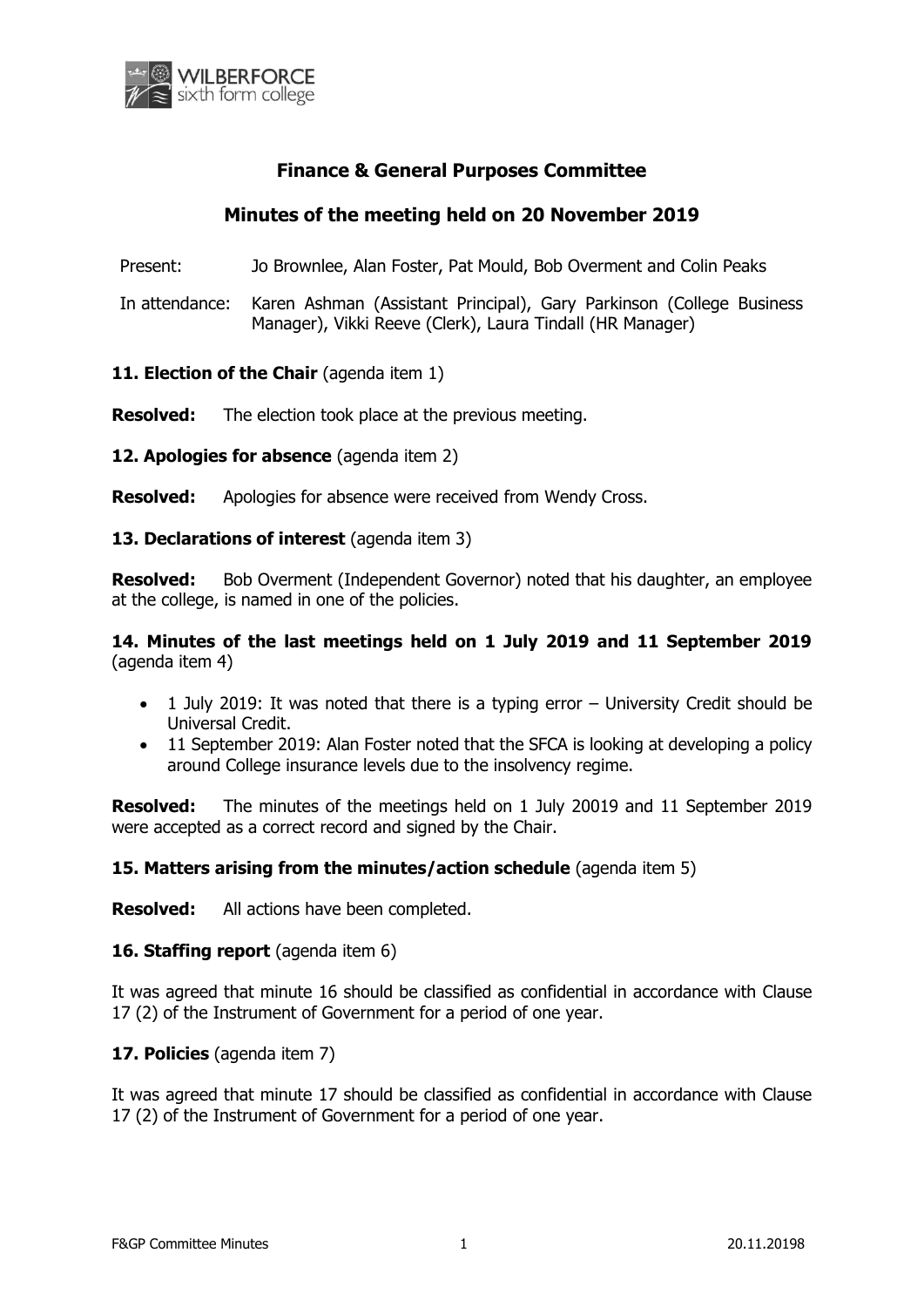## **18. Minutes of Financial Management Group meetings dated 22 October 2019 and 19 November 2019** (agenda item 8) / **19. Management accounts for the period ended 30 September 2019** (agenda item 9) / **20. Snapshot accounts for the period ended 31 October 2019** (agenda item 10)

It was agreed that minutes 18, 19 and 20 should be classified as confidential in accordance with Clause 17 (2) of the Instrument of Government for a period of one year.

### **21. Cumulative budget transfers for the period ended 30 September 2019** (agenda item 11)

**Recommended:** There were no cumulative budget transfers for the period ended 30 September 2019.

## **22. Student Council accounts 2018-19** (agenda item 12)

It was agreed that minute 22 should be classified as confidential in accordance with Clause 17 (2) of the Instrument of Government for a period of one year.

## **23. Draft Members Report and Financial Statements for the year ended 31 July 2019** (agenda item 13)

It was agreed that minute 23 should be classified as confidential in accordance with Clause 17 (2) of the Instrument of Government for a period of one year.

### **24. Final Audit Findings Report for the year ended 31 July 2019** (agenda item 14)

It was agreed that minute 24 should be classified as confidential in accordance with Clause 17 (2) of the Instrument of Government for a period of one year.

### **25. ESFA Financial Health Assessment 2019-20** (agenda item 15)

It was agreed that minute 25 should be classified as confidential in accordance with Clause 17 (2) of the Instrument of Government for a period of one year.

### **26. Teaching / support staff salary settlement** (agenda item 16)

CAP noted that there is no update on the teaching or support staff salary settlements. He will provide an update as soon as one is available.

**Resolved:** The updated on the teaching and support staff salary settlement was received.

### **27. Estates and H&S update** (agenda item 17)

It was agreed that minute 27 should be classified as confidential in accordance with Clause 17 (2) of the Instrument of Government for a period of one year.

### **28. Utility contracts** (agenda item 18)

It was agreed that minute 28 should be classified as confidential in accordance with Clause 17 (2) of the Instrument of Government for a period of one year.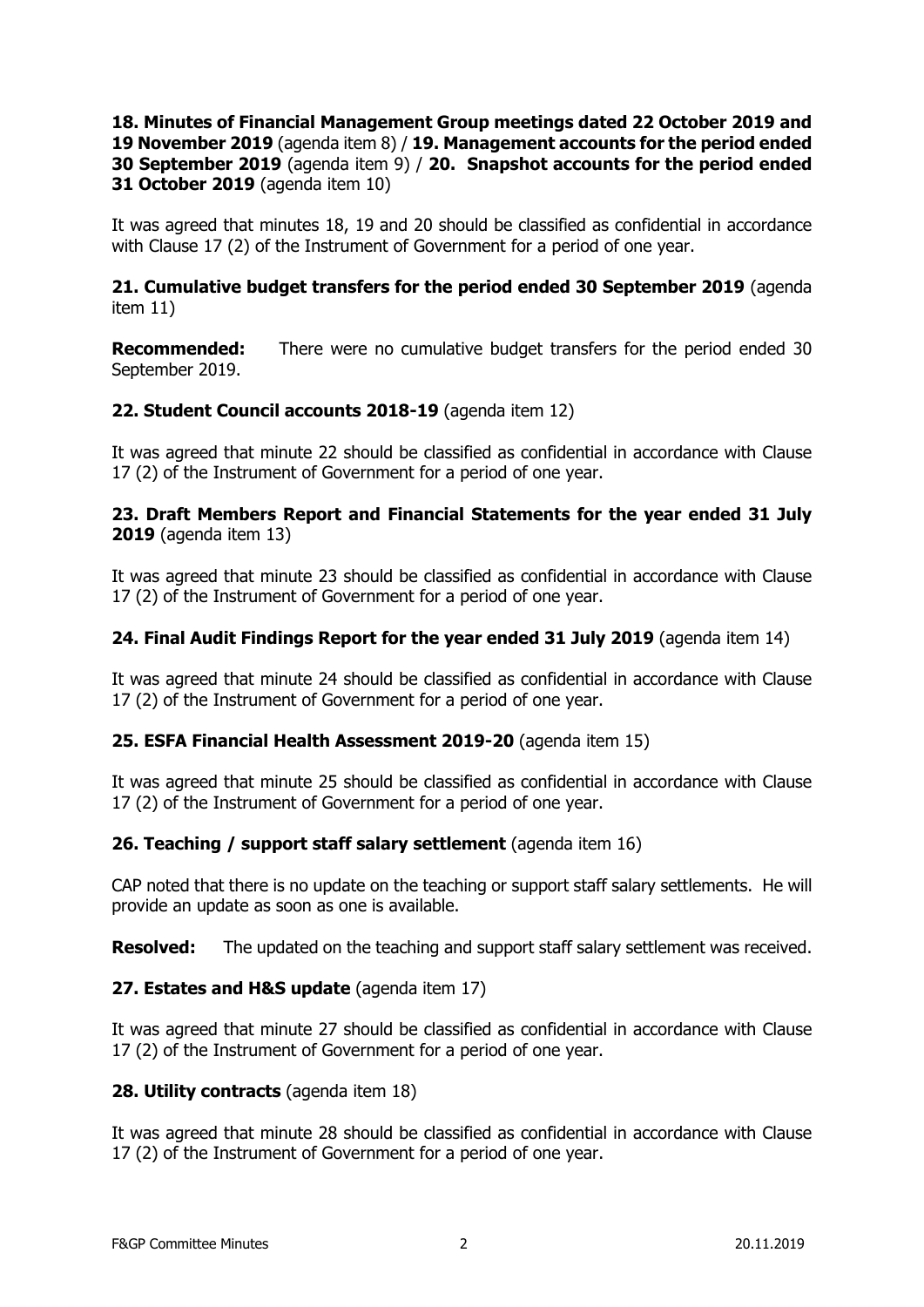## **29. Student number and income projections** (agenda item 19)

It was agreed that minute 29 should be classified as confidential in accordance with Clause 17 (2) of the Instrument of Government for a period of one year.

### **30. Strategic financial targets 2019/20** (agenda item 20)

It was agreed that minute 30 should be classified as confidential in accordance with Clause 17 (2) of the Instrument of Government for a period of one year.

### **31. Financial Regulations and Procedures** (agenda item 21)

It was agreed that minute 31 should be classified as confidential in accordance with Clause 17 (2) of the Instrument of Government for a period of one year.

#### **32. Any other business** (agenda item 22)

**Resolved:** There was no other business.

### **33. Confidential items** (agenda item 23)

It was agreed that minutes 16, 17, 18, 19, 20, 22, 23, 24, 25, 27, 28, 29, 30 and 31 should be classified as confidential in accordance with Clause 17 (2) of the Instrument of Government and associated reports are therefore not available for circulation to the public, college staff or students (excluding senior post holders).

#### **34. Date of next meeting** (agenda item 24)

**Resolved:** The next meeting will take place on Wednesday 11 March 2020.

#### **Learner impact**

Each decision made at the meeting was considered and it was agreed that the Committee ensures:

- A safe environment for students, staff and community
- The college is fully staffed, with staff managed effectively in terms of absences
- The college is legislatively compliant and has relevant policies in place to support students' learning and wellbeing
- Budgets are being managed effectively and in the best interests of students
- The site is safe and secure for students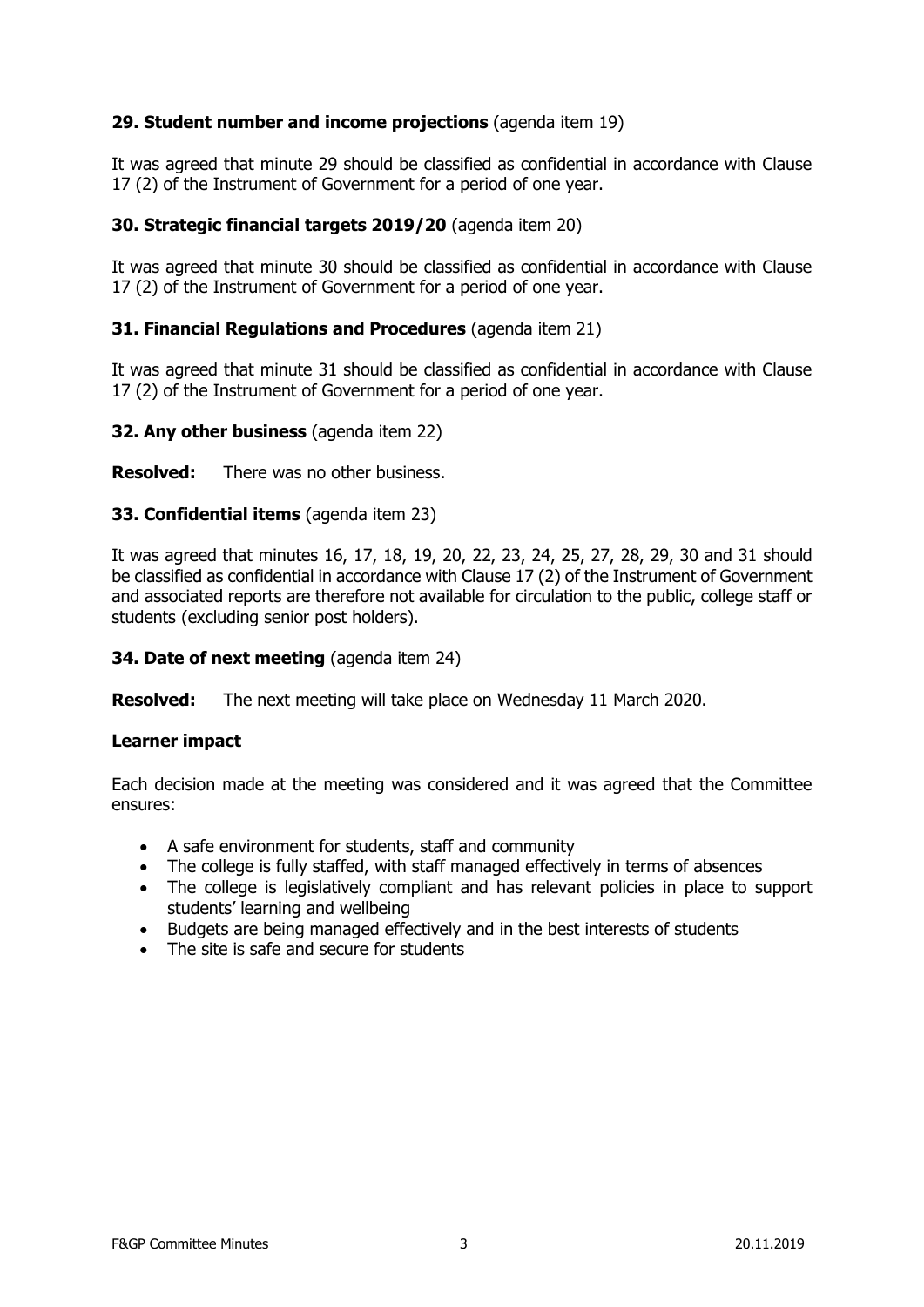# **Action schedule**

| <b>Minute</b><br>no | <b>Title</b>    | <b>Action by</b> | <b>Action</b>                                                                                              |
|---------------------|-----------------|------------------|------------------------------------------------------------------------------------------------------------|
| 16                  | Staffing report | LAT              | To include FTEs, as appropriate, in<br>future reports.                                                     |
|                     |                 |                  | To identify whether appointments are<br>new or replacement posts.                                          |
| 17                  | <b>Policies</b> | <b>CAP</b>       | To review the Acceptable Use Policy in<br>light of Governors' feedback and<br>update for the next meeting. |